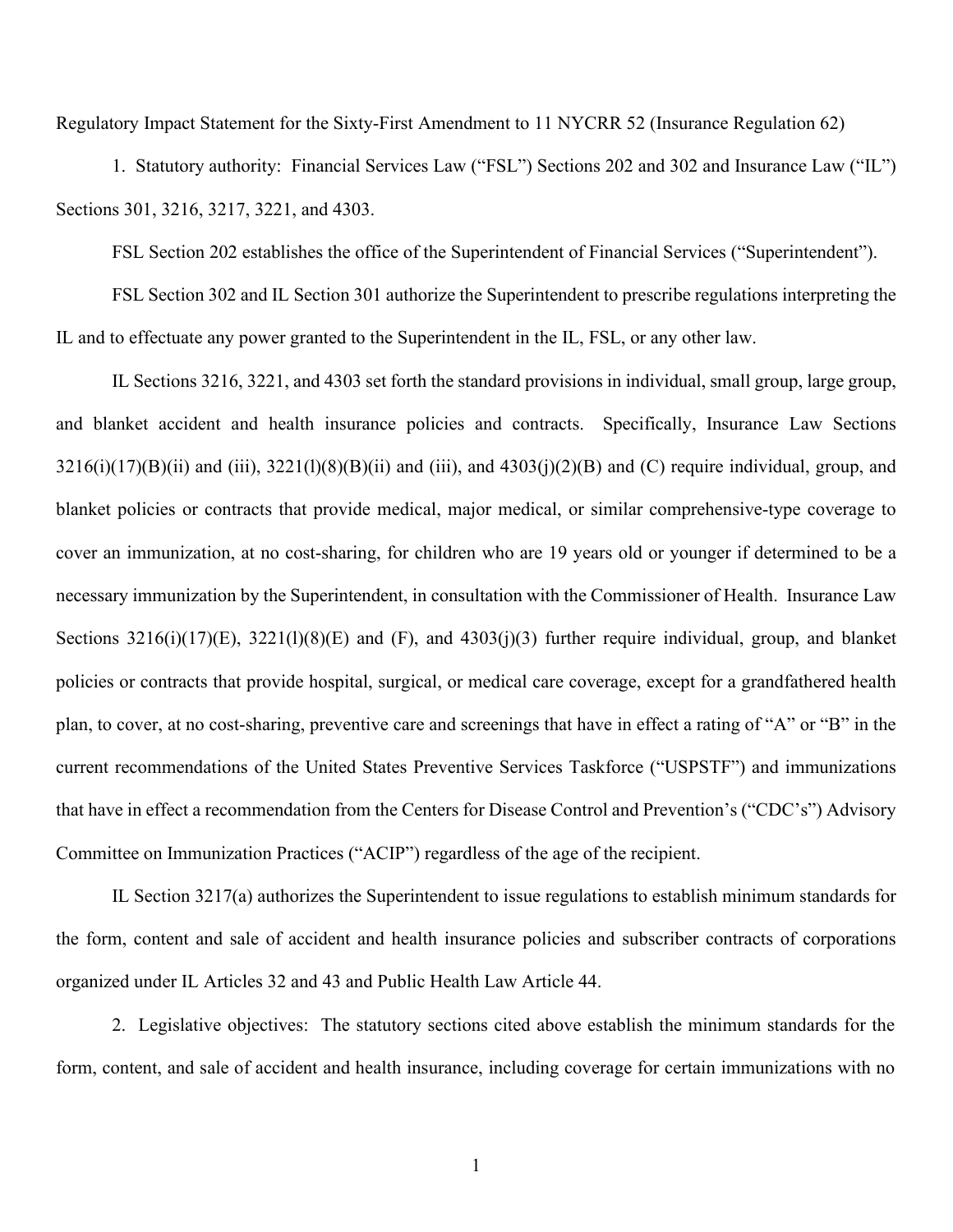cost-sharing. This amendment accords with the public policy objectives that the Legislature sought to advance in the foregoing sections of the IL by requiring coverage for coronavirus disease 2019 ("COVID-19") immunizations and the administration thereof immediately upon the earliest of the date on which: (1) the ACIP issues a recommendation for the COVID-19 immunization; (2) the USPSTF issues a recommendation with an "A" or "B" rating for the COVID-19 immunization; or (3) the Superintendent determines, in consultation with the Commissioner of Health, that a policy or contract must cover the COVID-19 immunization. This amendment also prohibits copayments, coinsurance, annual deductibles, and any other out-of-pocket costs for such immunizations and the administration thereof.

3. Needs and benefits: New York State has made incredible progress in the fight against COVID-19. The percent of New Yorkers who have completed the COVID-19 vaccine series is approximately 75%. That means that approximately 25% of New Yorkers—almost 5 million people—have not completed the COVID-19 vaccination series.

The Center for Disease Control and Prevention ("CDC") states that "Getting vaccinated against COVID-19 can lower your risk of getting and spreading the virus that causes COVID-19. Vaccines can also help prevent serious illness and death." Furthermore, the CDC states that "even as the vaccine's ability to prevent infection decreases with time, COVID-19 vaccination continues to reduce the risk of hospitalization and death when people become infected with COVID-19."

It is therefore essential that New Yorkers have coverage for COVID-19 immunizations and the administration thereof, including any visits necessary to obtain the immunization, so that there are no barriers for New Yorkers to expeditiously obtain the immunizations.

This amendment requires authorized insurers and health maintenance organizations (collectively, "health care plans") that issue a policy or contract that provides hospital, surgical, or medical care coverage, except grandfathered health plans, to provide coverage of COVID-19 immunizations and the administration thereof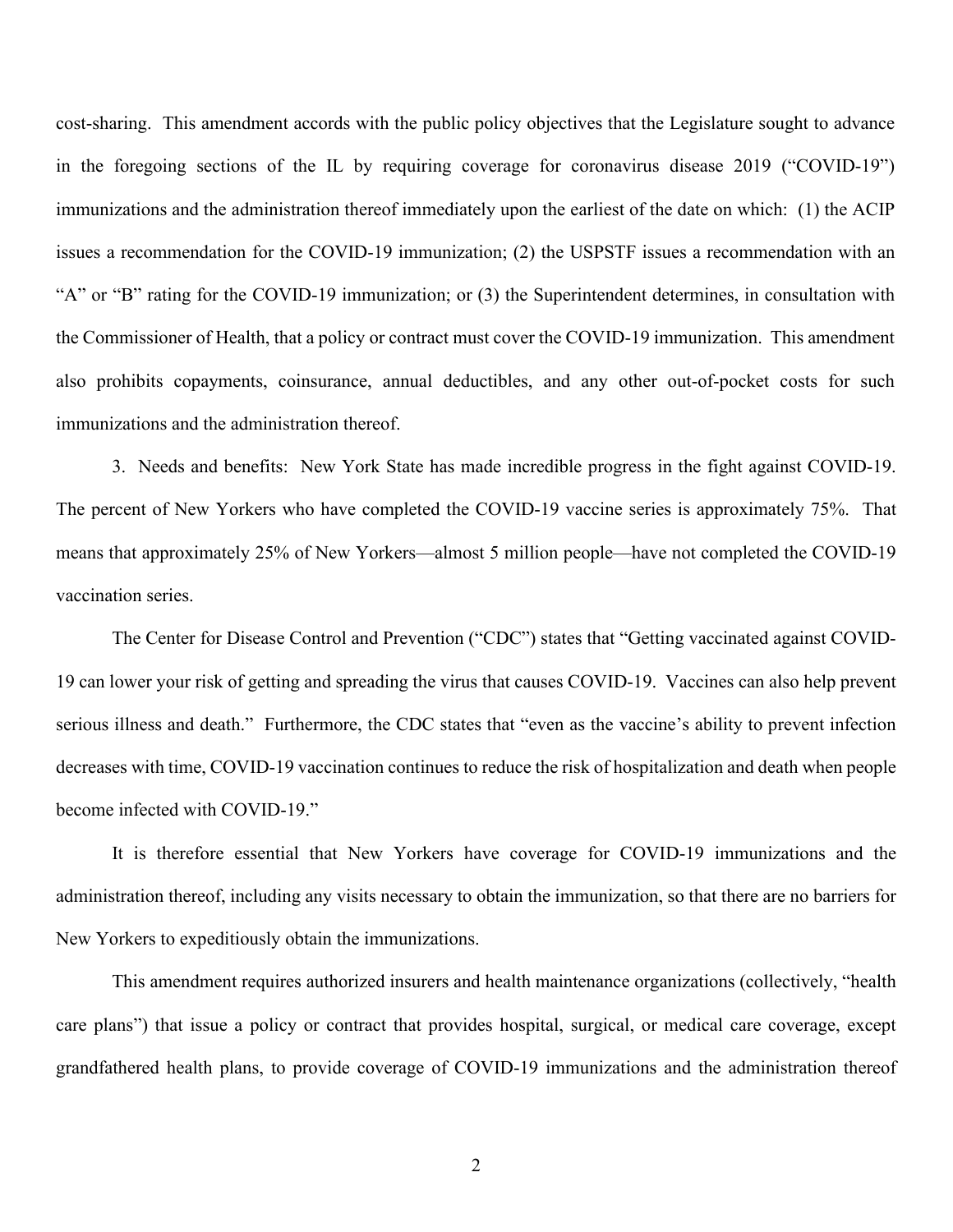immediately upon the earliest of the date on which: (1) the ACIP issues a recommendation for the COVID-19 immunization; (2) the USPSTF issues a recommendation with an "A" or "B" rating for the COVID-19 immunization; or (3) the Superintendent determines, in consultation with the Commissioner of Health, that a policy or contract must cover the COVID-19 immunization. Coverage for COVID-19 immunizations, and the administration thereof, and any visits necessary to obtain the immunizations at a provider's office, facility, pharmacy, or other setting, including any provider or location authorized by New York State or the federal government to administer or host the administration of the immunization, will not be subject to annual deductibles, coinsurance, copayments, or any other out-of-pocket cost. There will be coverage for COVID-19 immunizations administered by non-participating providers until the expiration of the federally declared public health emergency.

The federal Departments of Health and Human Services, Treasury, and Labor ("federal Departments") have issued Interim Final Rule 85 Fed. Reg. 71142 (November 6, 2020) ("federal rules") that address coverage for COVID-19 immunizations and their administration. The federal rules require COVID-19 immunizations and their administration to be covered when provided by out-of-network providers for the duration of the federal public health emergency for COVID-19. The federal rules state that reimbursement for out-of-network providers must be made in an amount that is reasonable, as determined by comparison to prevailing market rates for such services. The preamble to the federal rules indicates that the federal Departments will consider the amount of payment to be reasonable if the health care plan pays the provider the amount that would be paid under Medicare for the service, although the federal Departments are seeking comments on this approach. The Department of Financial Services ("Department") may address out-of-network provider reimbursement for COVID-19 immunizations and their administration in future rulemaking if the federal rules are finalized.

4. Costs: Health care plans may incur additional costs to comply with the amendment because they may need to file new policy and contract forms and rates. However, any costs should be minimal because health care plans submit policy and contract forms and rates as a part of the normal course of business.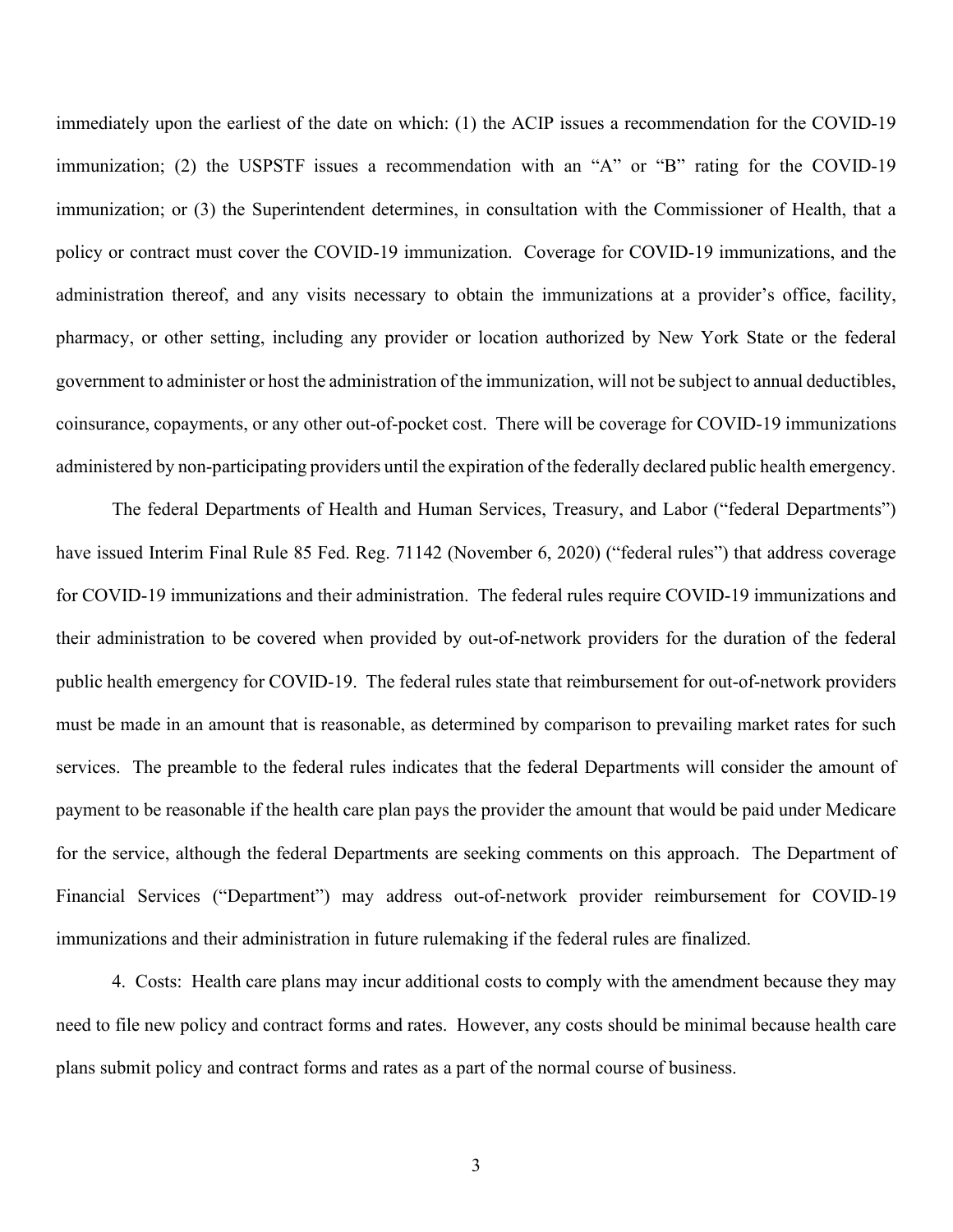This amendment does not impose any costs on providers.

This amendment may impose compliance costs on the Department because the Department will need to review amended policy and contract forms and rates. However, any additional costs incurred by the Department should be minimal, and the Department should be able to absorb the costs in its ordinary budget.

The amendment will not impose compliance costs on any local governments.

5. Local government mandates: The amendment does not impose any program, service, duty or responsibility on any county, city, town, village, school district, fire district or other special district.

6. Paperwork: Health care plans may need to file new policy and contract forms and rates with the Superintendent.

Providers and local governments should not incur any additional paperwork to comply with this amendment.

7. Duplication: The federal Departments have issued federal rules interpreting the immunization requirements of the Coronavirus Aid, Relief, and Economic Security Act ("CARES Act"), codified at 15 U.S.C. Section 9001 et seq. The federal rules require issuers to cover COVID-19 immunizations and their administration with no cost-sharing under all non-grandfathered group and individual comprehensive health insurance policies and contracts when administered by providers enrolled in the CDC COVID-19 Vaccination Program.

The federal rules also require COVID-19 immunizations and their administration to be covered when provided by out-of-network providers for the duration of the federally declared public health emergency for COVID-19. The federal requirement for out-of-network coverage ends when the federally declared public health emergency is terminated.

Furthermore, the CARES Act requires coverage of any COVID-19 immunizations and their administration within 15 business days after the immunization has been recommended by ACIP.

8. Alternatives: There are no significant alternatives to consider.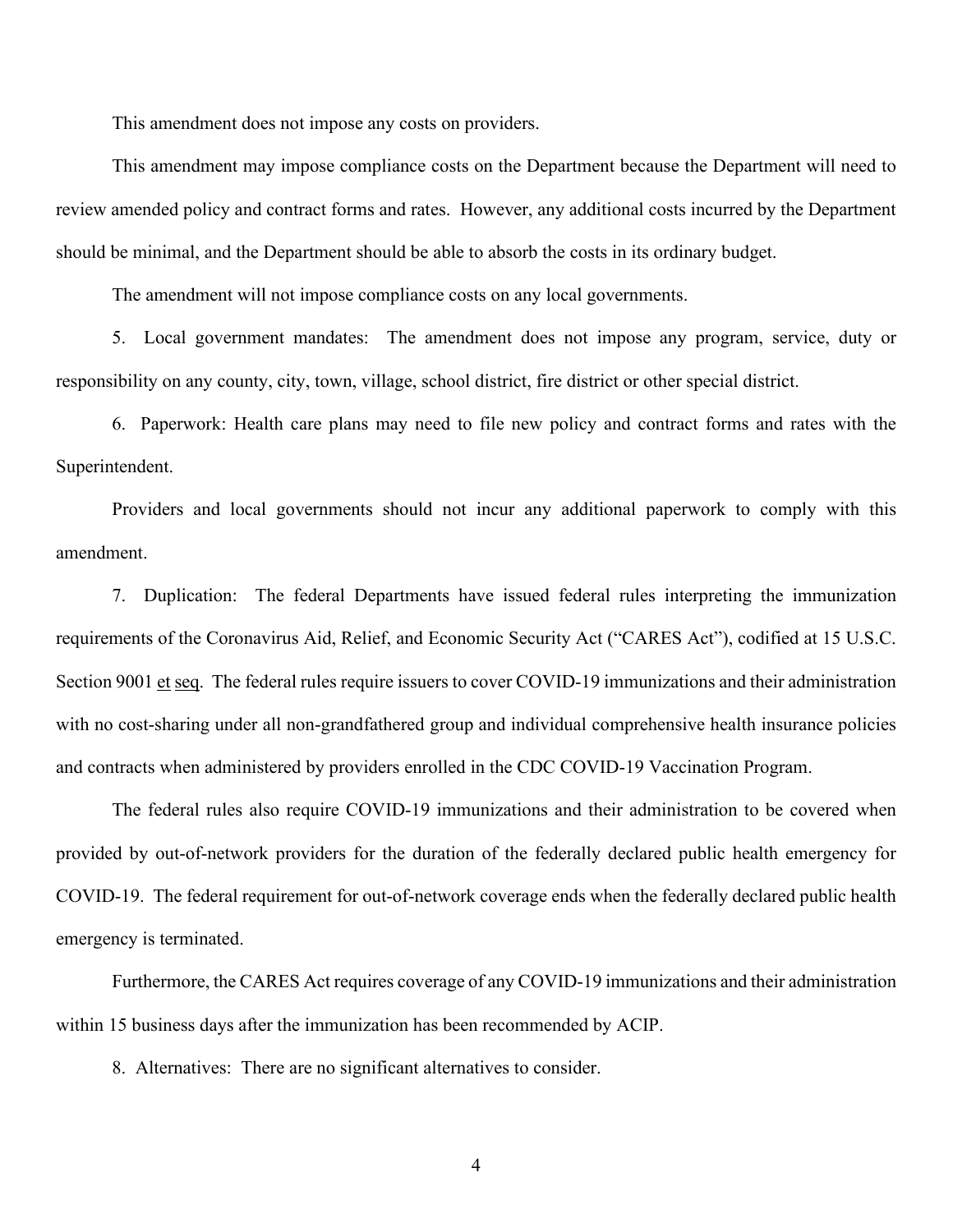9. Federal standards: The amendment exceeds the minimum standards of the federal government for this subject area. This amendment requires: (1) coverage for COVID-19 immunizations and the administration thereof at a provider's office, facility, pharmacy, or other setting, including any provider or location authorized by New York State or the federal government to administer or host the administration of the immunization; (2) coverage immediately upon certain triggering events; and (3) coverage for COVID-19 immunizations administered by non-participating providers until the expiration of the federally declared public health emergency.

10. Compliance schedule: The rule will take effect immediately upon the filing of the Notice of Emergency Adoption with the Secretary of State.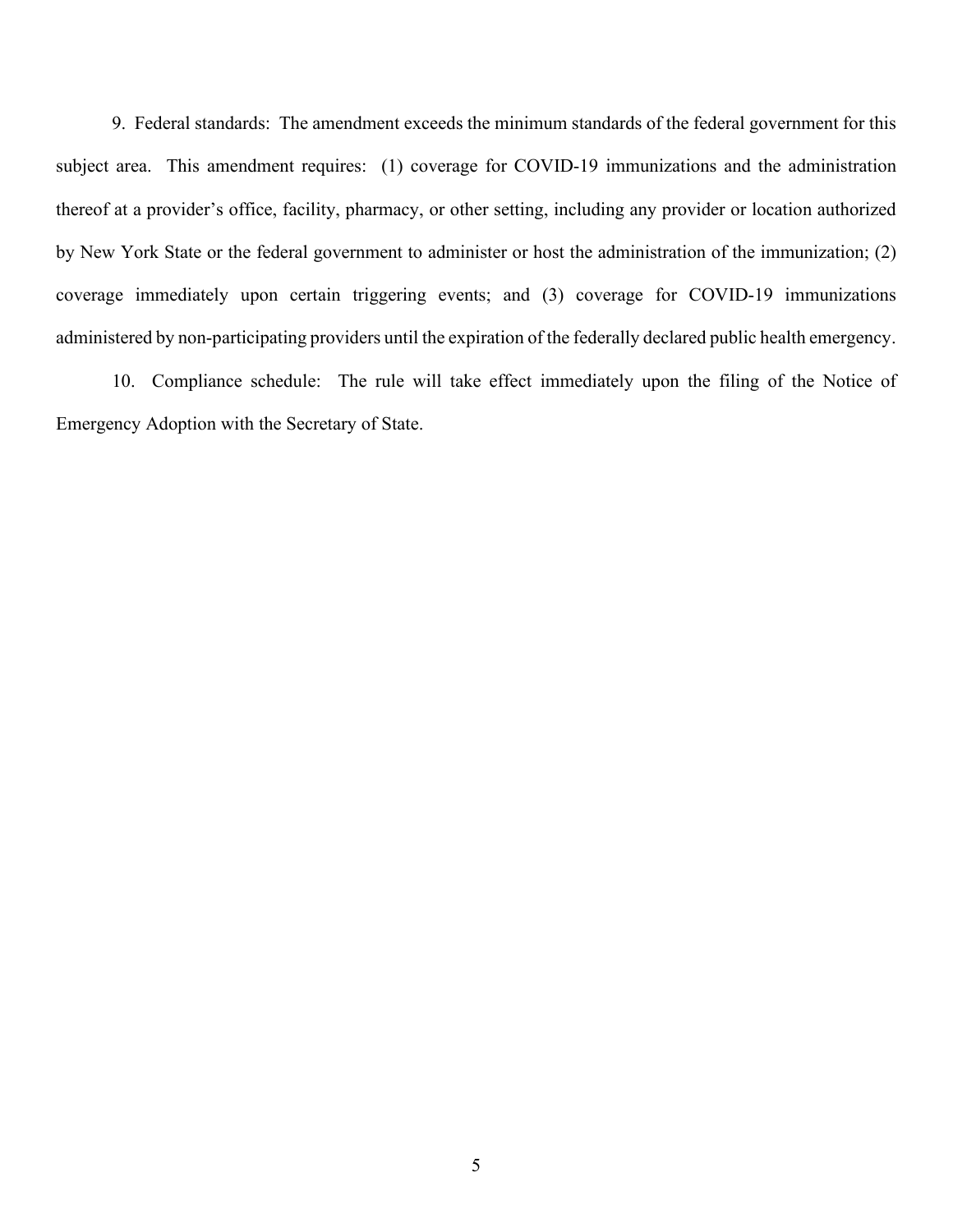Regulatory Flexibility Analysis for Small Businesses and Local Governments for the Sixty-First Amendment to 11 NYCRR 52 (Insurance Regulation 62)

1. Effect of the rule: This rule affects authorized insurers and health maintenance organizations (collectively, "health care plans") and providers. This amendment requires a policy or contract that provides hospital, surgical, or medical care coverage, excluding grandfathered health plans, to provide immediate coverage, without cost sharing, of COVID-19 immunizations and the administration thereof at a provider's office, facility, pharmacy, or other setting, including any provider or location authorized by New York State or the federal government to administer or host the administration of the immunization.

Industry has asserted that certain health care plans subject to the amendment are small businesses. Providers also may be small businesses. As a result, certain health care plans and providers that are small businesses will be affected by this amendment.

This amendment does not affect local governments.

2. Compliance requirements: No local government will have to undertake any reporting, recordkeeping, or other affirmative acts to comply with this amendment because the amendment does not apply to any local government.

A health care plan that is a small business may be subject to reporting, recordkeeping, or other compliance requirements as the health care plan may need to file new policy or contract forms and rates with the Superintendent of Financial Services.

A provider that is a small business should not be subject to reporting, recordkeeping, or other compliance requirements.

3. Professional services: No local government will need professional services to comply with this amendment because the amendment does not apply to any local government. No health care plan or provider

1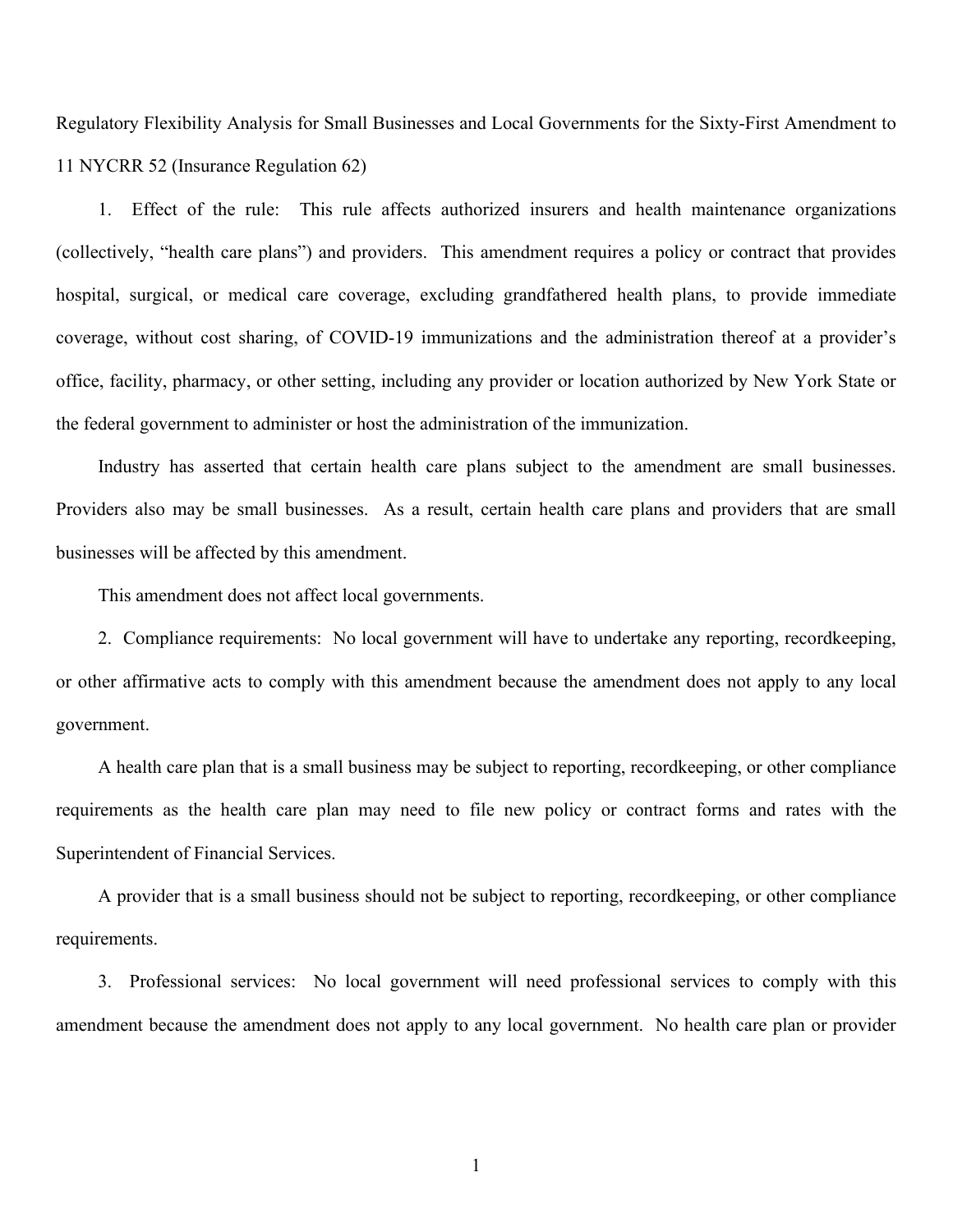that is a small business should need to retain professional services, such as lawyers or auditors, to comply with this amendment.

4. Compliance costs: No local government will incur any costs to comply with this amendment because the amendment does not apply to any local government.

A health care plan that is a small business may incur costs to comply with this amendment because it may need to file new policy or contract forms and rates. However, any costs should be minimal because health care plans submit policy and contract forms and rates as a part of the normal course of business.

This amendment does not impose any additional costs on a provider that is a small business.

5. Economic and technological feasibility: This amendment does not apply to any local government; therefore, no local government should experience any economic or technological impact as a result of the amendment. A health care plan and a provider that is a small business should not incur any economic or technological impact as a result of the amendment.

6. Minimizing adverse impact: There will not be an adverse impact on any local government because the amendment does not apply to any local government. This amendment should not have an adverse impact on a health care plan or provider that is a small business because the amendment uniformly affects all health care plans and providers.

7. Small business and local government participation: The Department of Financial Services ("Department") notified trade associations representing health care plans that are small businesses that it intended to promulgate this amendment. Health care plans and providers that are small businesses also will have an opportunity to participate in the rulemaking process when the amendment is published in the State Register and posted on the Department's website.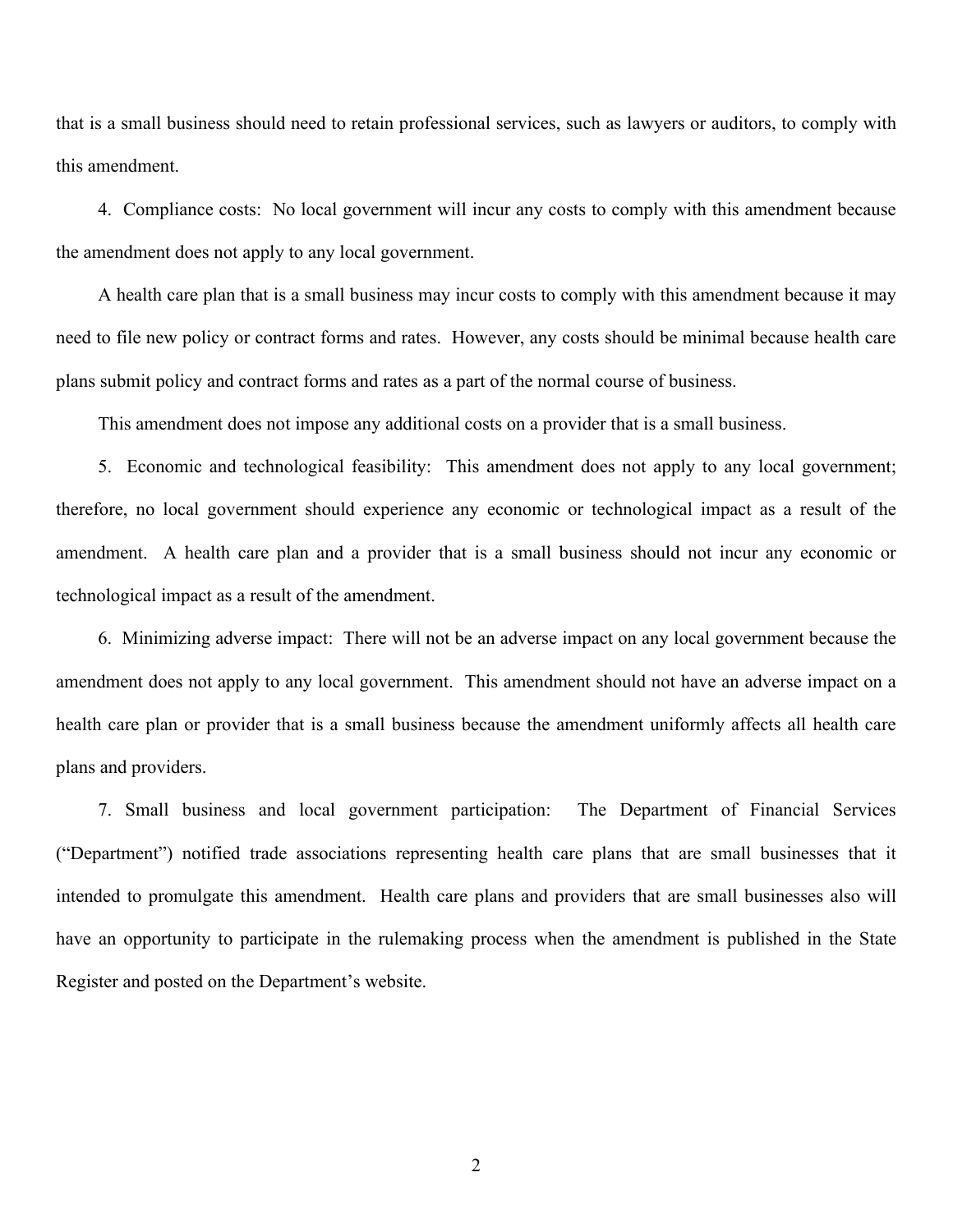Rural Area Flexibility Analysis for the Sixty-First Amendment to 11 NYCRR 52 (Insurance Regulation 62)

1. Types and estimated numbers of rural areas: Authorized insurers and health maintenance organizations (collectively, "health care plans") and providers affected by this amendment operate in every county in New York State, including rural areas as defined by State Administrative Procedure Act section 102(10).

2. Reporting, recordkeeping, and other compliance requirements; and professional services: A health care plan, including a health care plan in a rural area, may be subject to additional reporting, recordkeeping, or other compliance requirements because the health care plan may need to file new policy or contract forms and rates with the Department of Financial Services ("Department").

A provider, including a provider in a rural area, should not be subject to reporting, recordkeeping, or other compliance requirements.

A health care plan and provider, including those in a rural area, should not need to retain professional services, such as lawyers or auditors, to comply with this amendment.

3. Costs: Health care plans, including those in rural areas, may incur additional costs to comply with the amendment because they may need to file new policy and contract forms and rates with the Department. However, any costs should be minimal because health care plans submit policy and contract forms and rates as a part of the normal course of business.

Providers, including those in rural areas, should not incur additional costs to comply with the amendment.

4. Minimizing adverse impact: This amendment uniformly affects health care plans and providers that are located in both rural and non-rural areas of New York State. The amendment should not have an adverse impact on rural areas.

5. Rural area participation: The Department notified trade associations representing health care plans that are in rural areas that it intended to promulgate this amendment. Health care plans and providers in rural areas

1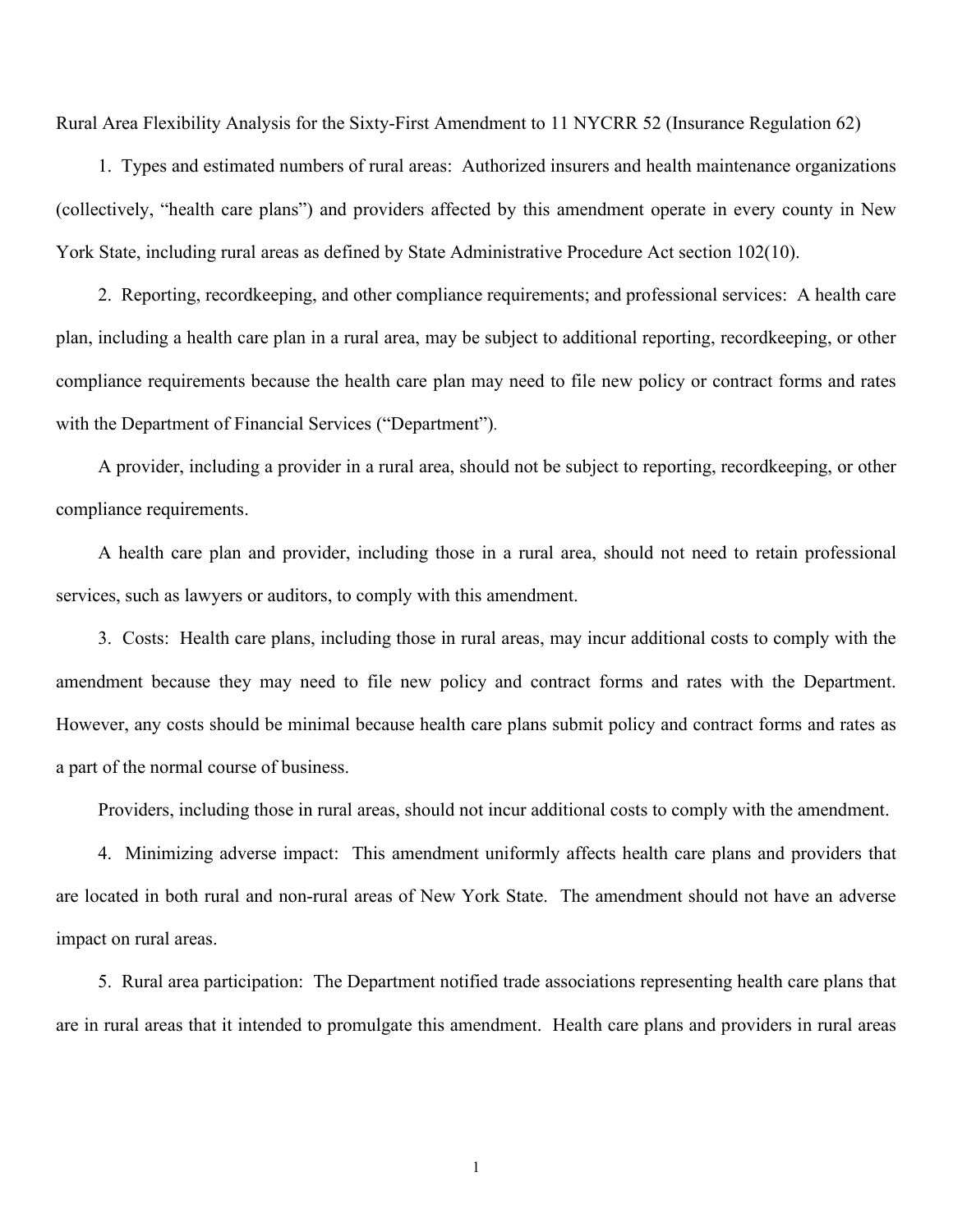will also have an opportunity to participate in the rulemaking process when the amendment is published in the State Register and posted on the Department's website.